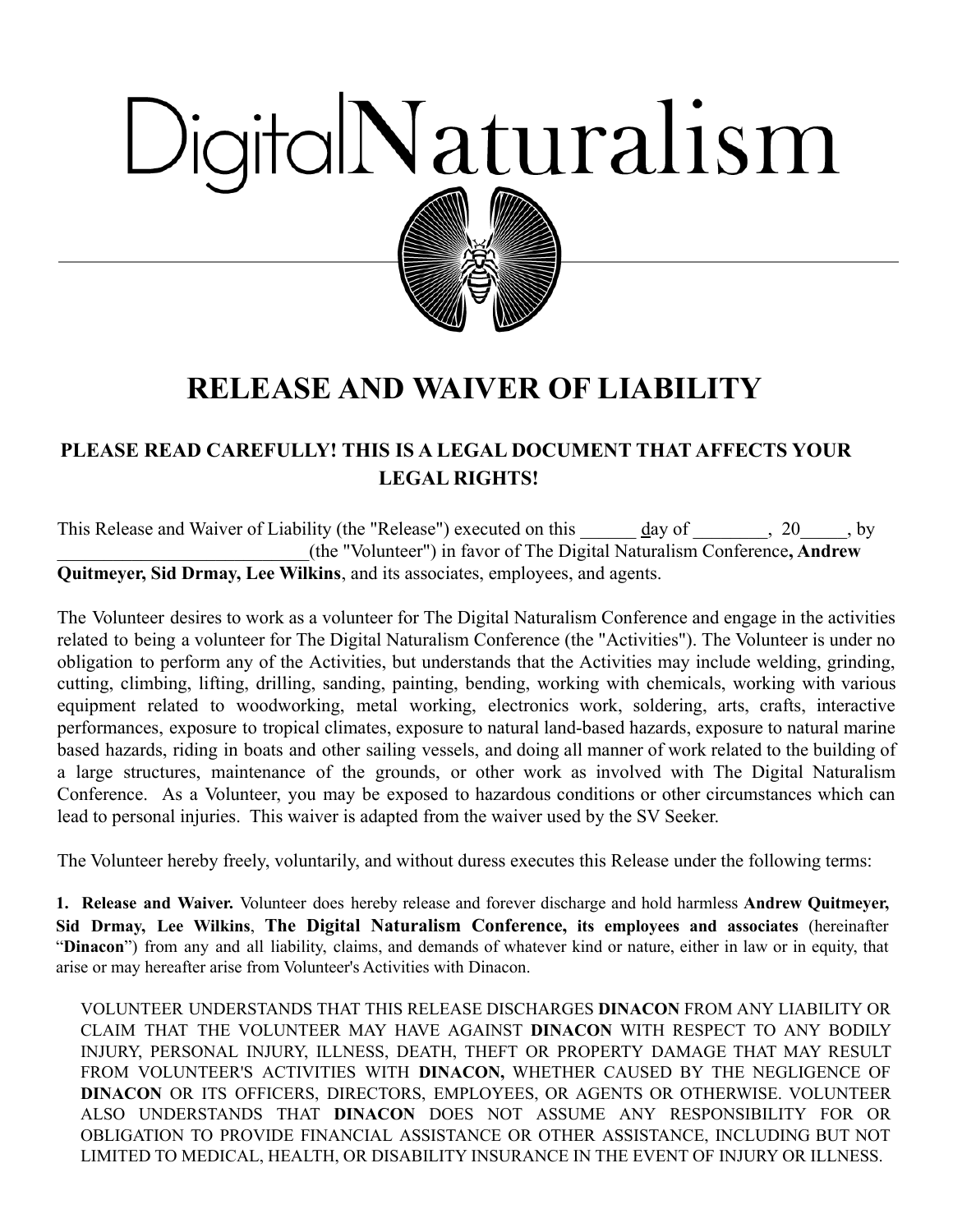**2. Medical Treatment** Volunteer does hereby release and forever discharge **Dinacon** from any claim whatsoever which arises or may hereafter arise on account of any first aid, treatment, or service rendered in connection with the Volunteer's Activities with **Dinacon.**

**3. Assumption of the Risk.** The Volunteer understands that the Activities may involve work that may be hazardous to the Volunteer, including, but not limited to, may include welding, grinding, cutting, climbing, lifting, drilling, sanding, painting, bending, working with chemicals, working with various equipment related to woodworking, metal working, electronics work, soldering, arts, crafts, interactive performances, exposure to tropical climates, diseases, exposure to natural land-based hazards, exposure to natural marine based hazards, riding in boats and other sailing vessels, and doing all manner of work related to the building of a large structures, maintenance of the grounds, or other work as involved with The Digital Naturalism Conference, and transportation to and from the work sites. Volunteer hereby expressly and specifically assumes the risk of injury or harm in the Activities, and releases **Dinacon** from all liability for injury, illness, death, or property damage resulting from the Activities.

**4. Insurance.** The Volunteer understands that, **Dinacon** does not carry or maintain health, medical, or disability insurance coverage for any Volunteer. **Each Volunteer is expected and encouraged to obtain his or her own medical or health insurance coverage.**

**5. Photographic Release, Documentation, and License.** Volunteer will retain all legal ownership and copyright over whatever they personal create (Though they are encouraged to share their work freely).

For documentation and works created by the conference organizers, the Volunteer does hereby grant and convey unto **Dinacon** all right, title, and interest in any and all photographic images and video or audio recordings made by **Dinacon** during the Volunteer's Activities with **Dinacon,** including, but not limited to, any royalties, proceeds, or other benefits derived from such photographs or recordings. In turn, everything we create at Dinacon will be released freely under a "Creative Commons Attribution-NonCommercial-ShareAlike 4.0 International License."

**6. Other.** Volunteer expressly agrees that this Release is intended to be as broad and inclusive as permitted. Volunteer also agrees that in the event that any clause or provision of this Release shall be held to be invalid by any court of competent jurisdiction, the invalidity of such clause or provision shall not otherwise affect the **remaining provisions of this Release which shall continue to be enforceable.**

#### **IN WITNESS WHEREOF, Volunteer has executed this Release as of the day and year first above written.**

| <b>Volunteer:</b> | Witness: |
|-------------------|----------|
|-------------------|----------|

**Guardian name and signature if volunteer is under 18 years of age:**

**Guardian Name: \_\_\_\_\_\_\_\_\_\_\_\_\_\_\_\_\_\_\_\_\_ Signature:\_\_\_\_\_\_\_\_\_\_\_\_\_\_\_\_\_\_\_\_\_\_\_\_\_\_**

### **VOLUNTEER INFORMATION**

| Name     |        | DOB: |
|----------|--------|------|
| Address: |        |      |
| Phone:   | Email: |      |

## **EMERGENCY CONTACTS**